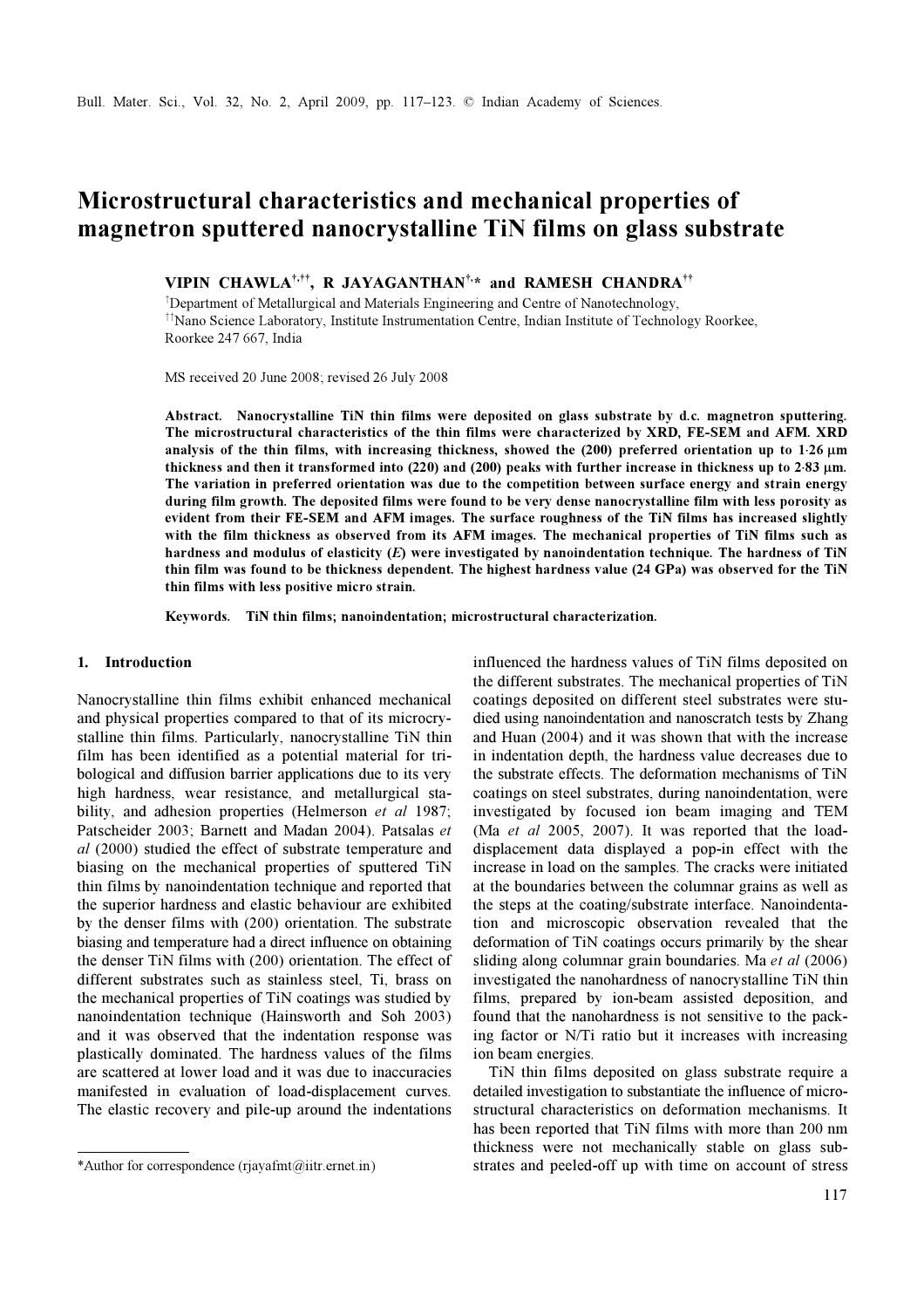(Massiani et al 1990). It is very essential to prepare mechanically stable thick TiN films on glass substrate and also measure its mechanical properties. In order to ensure compatibility and reliability of TiN thin films in diffusion barriers and tribological applications, the influence of processing conditions on the microstructural characteristics of thin films (Soriaga and Stickney 2002) need to be thoroughly understood. Owing to these facts, the present work has been focused to measure the hardness and modulus of elasticity of d.c. sputtered nanocrystalline TiN thin films by nanoindentation technique. Nanoindentation technique is an effective tool to measure the elastic and plastic properties of the coatings as reported in the literature (Weppelmann and Swain 1996; Shojaei and Karmi 1998). XRD, FE-SEM and AFM techniques were used to characterize the films deposited under different processing conditions. The mechanisms contributing to the improved strength of the films were explained using its microstructural features.

## 2. Experimental

#### 2.1 Deposition of TiN thin films

TiN thin films were deposited on glass substrates by d.c. magnetron reactive sputtering. The substrate is a microscope glass slide, which is cleaned by rinsing in ultrasonic baths of acetone and methanol and dried under nitrogen gas. The sputtering target was a 99⋅99% pure Ti disc (2″ diameter and 5 mm thick). The base pressure was better than  $2 \times 10^{-6}$  Torr and the sputtering was carried out in an  $Ar + N_2$  atmosphere with the ratio 70 : 30. Before starting the deposition, the target was pre-sputtered for 15 min with a shutter located in between the target and the substrate. All the deposition was performed at a fixed substrate to target distance of 50 mm. The sputtering power of 150 W is kept fixed during all depositions. The TiN films of different thicknesses  $(0.31-2.83 \mu m)$  were prepared at 10 mTorr working pressure with a deposition temperature of 500°C.

### 2.2 Characterization

XRD (Bruker AXS, D8 Advance) measurements were made using CuK $\alpha$  ( $\lambda$  = 1⋅54 Å) radiation to characterize the TiN thin films. The scan rate used was 1°/min and the scan range was from 35°–65°. The grain size of the thin films was estimated from the Scherrer's formula, as given in  $(1)$ . In this expression, the grain size, t, is along the surface normal direction, which is also the direction of the XRD diffraction vector.

$$
t = \frac{0.9\lambda}{B\cos\theta},\tag{1}
$$

where  $B$  is the corrected full-width at half maximum (FWHM) of a Bragg peak,  $\lambda$  the X-ray wavelength, and  $\theta$ the Bragg angle.  $B$  is obtained from the equation

$$
B^2 = B_{\rm r}^2 - B_{\rm strain}^2 - C^2,
$$

where  $B_r$  is the FWHM of a measured Bragg peak,  $B_{\text{strain}} = \varepsilon \tan \theta$  the lattice broadening from the residual strain,  $\varepsilon$ , measured by XRD using the cos<sup>2</sup> $\alpha$  sin<sup>2</sup> $\psi$  method, and C the instrumental line broadening (Warren and Biscce 1938). The texture coefficients of the TiN films as a function of deposition time are calculated from their respective XRD peaks using the following formula (Chawla et al 2008)

Texture coefficient = 
$$
\frac{I(hkl)}{[I(111) + I(200) + I(220)]}
$$
, (2)

where hkl represents the (111), (200) or (220) orientations.

 Dektak 3030 surface profilometer was used to measure the thickness of TiN films on glass substrate. FE-SEM (FEI, Quanta 200F) were used to characterize the microstructures of the TiN thin films at an acceleration voltage of 20 kV and the surface morphology (2D and 3D) of the TiN films was characterized by AFM (NT-MDT, Ntegra) operated in semi contact (tapping) mode in  $3 \times 3 \mu m^2$ scan area to calculate the surface roughness.

#### 2.3 Nanoindentation measurements

The hardness and elastic modulus of TiN thin films were measured by using CSM nanoindentation instrument. In this nano hardness tester, an indenter tip with known geometry is driven into a specific site of the material to be tested by applying an increased normal load (Hay and Pharr 2000; Fischer-Cripps 2001). A particular feature of this instrument is the use of a sapphire reference ring that remains in contact with the specimen surface during the indentation. One of the main advantages of this instrument is the ability to quickly and easily make an AFM image of a residual imprint. The precise positioning (0⋅5  $\mu$ m) capability of the X–Y motorized table combined with the large X–Y ranges (20  $\times$  20  $\mu$ m or 40  $\times$  40  $\mu$ m) of the oblective ensures that the indent will always be in the centre of the field of view in both optical and AFM modes. The load is increased and decreased in a linear fashion during the experiment. The diamond Berkovich indenter is forced into thin films being tested under constant load conditions. The loading profile during indentation testing followed linearly increasing with a hold time of 10 s at the peak load. The loads used were 5 mN at different loading rates 2⋅5, 5⋅0, 10⋅0, 20⋅0 and 40⋅0 mN/min in the present work and the average hardness and Young's modulus values were calculated. Hardness values were consistent  $(\delta = \pm 1)$  from indent to indent and uniform over the range of indentation depth of 100–120 nm. The analysis of elastic modulus is based on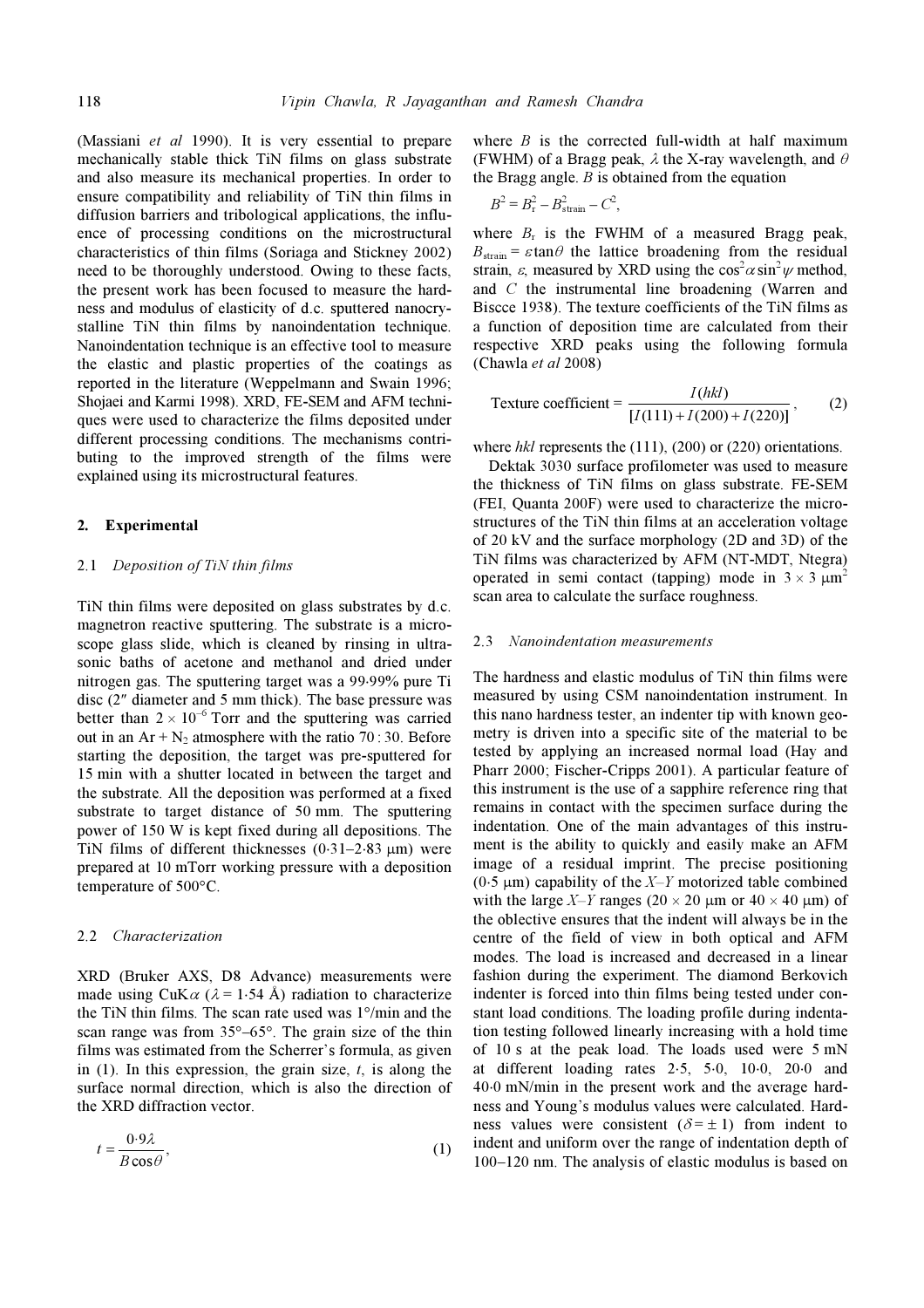

Figure 1. (a) XRD peaks of TiN films deposited on glass substrate and (b) texture coefficients of TiN films deposited on glass substrate.

| Sl. no.          | Film thickness<br>$(\mu m)$ | Crystallite size,<br>$XRD$ (nm) | Average roughness,<br>$AFM$ (nm) | Micro strain |
|------------------|-----------------------------|---------------------------------|----------------------------------|--------------|
|                  | 0.31                        | 8.46                            | 7.59                             | $-0.116$     |
| 2.               | 0.63                        | 27.03                           | 9.57                             | 0.541        |
| $\overline{3}$ . | 1.26                        | 45.12                           | 12.43                            | 0.002        |
| 4.               | 1.89                        | 29.38                           | $11-33$                          | 0.060        |
|                  | 2.83                        | 47.39                           | 18.97                            | 0.609        |

Table 1. Different properties of TiN films with varying film thickness.

the Oliver and Pharr method (Oliver and Pharr 1992). The modulus of a material was calculated from the loaddisplacement plots by modeling the unloading curve with a power law relationship instead of assuming linear unloading. At any time during loading, the total displacement,  $h$ , is written as

$$
h = h_{\rm c} + h_{\rm s},\tag{3}
$$

where  $h_c$  is the vertical distance through which contact is made (contact depth) and  $h<sub>s</sub>$  the displacement of the surface at the perimeter of the contact. The quantity,  $h<sub>s</sub>$ , depends on the indenter geometry. From Sneddon's solution for a conical indenter,  $h<sub>s</sub>$  becomes

$$
h_{s} = \frac{(\pi - 2)}{\pi} (h - h_{f}),
$$
\n(4)

where  $h_f$  is the final depth upon unloading. The quantity  $h - h_f$  appears rather than h by itself since Sneddon's solution applies only to the elastic component of the displacement. The contact depth,  $h<sub>c</sub>$ , is expressed as

$$
h_{\rm c} = h_{\rm t} - \mathring{a} \frac{P_{\rm max}}{\mathrm{d}P/\mathrm{d}h},\tag{5}
$$

where  $dP/dh$  is stiffness, i.e derivative of a power law fit to the unloading curve and evaluated at the maximum load,  $P_{\text{max}}$ ,  $h_t$  the maximum depth, and  $\hat{a}$  refers to tip

shape constant and is equal to 0⋅72 for a conical tip and 1 for a flat punch. The area function for a perfect Berkovich tip is given as

$$
A = 24.5h_{\rm c}^2. \tag{6}
$$

The hardness is calculated using the expression

$$
H = \frac{P_{\text{max}}}{A_{\text{c}} f(h_{\text{c}})}.\tag{7}
$$

The reduced elastic modulus  $(E_r)$  is calculated from

$$
E_{\rm r} = \frac{\mathrm{d}P}{\mathrm{d}h} \frac{1}{2} \frac{\sqrt{\pi}}{\sqrt{A}}.\tag{8}
$$

## 3. Results and discussion

The XRD peaks for the TiN films deposited, at 500°C, are shown in figure 1(a). It is observed that the preferred orientation of the film, with increasing thickness, is (200) up to 1⋅26 µm due to the lowest surface free energy during film growth in comparison to strain energy (Chawla et al. 2008), but as the film thickness increases above 1⋅23 µm competition between surface energy and strain energy increases and hence (220) peak develops to minimize the total energy (Hoang et al 1996). With an increase in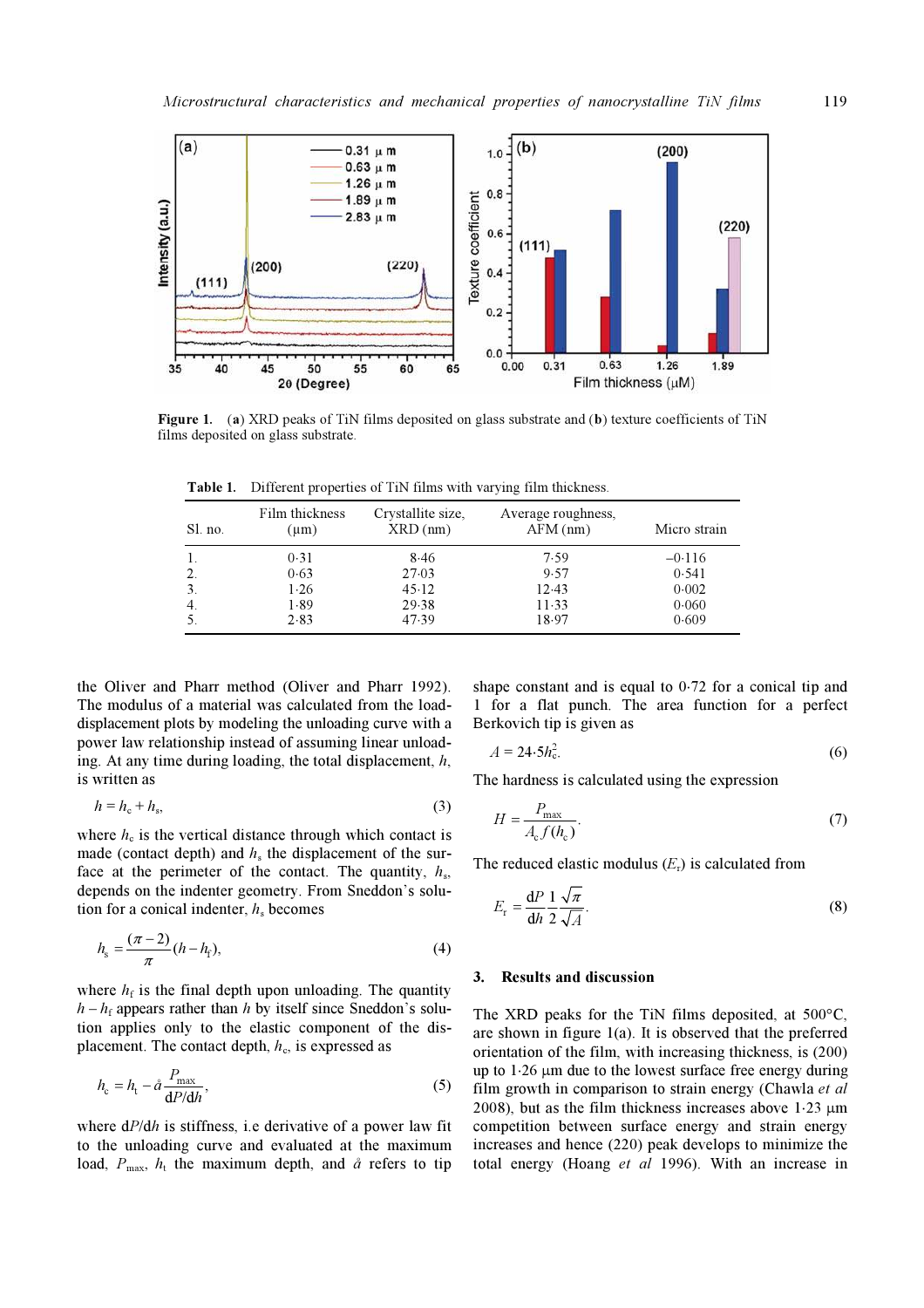

Figure 2. 2D and 3D AFM images of TiN films deposited on glass substrate at thicknesses (a)  $\&$  (b) 0⋅63  $\mu$ m, (c) & (d) 1⋅26  $\mu$ m and (e) & (f) 1⋅89  $\mu$ m.

deposition time and at some critical thickness, stress relaxation may reduce strain energy (Venables 2000; Ohring 2002) to a greater extent than the increase in surface energy due to the texture changes. It is well known that the anisotropy of the elastic moduli will favour the growth of low strain energy-oriented grains at the expense of grains possessing higher strain energy (Chawla et al 2008). Table 1 shows the variation of crystallite size of TiN films as a function of its thickness values. The crystallite size of the thin film with 0⋅31 µm thickness, calculated from the X-ray peak broadening, is 8⋅46 nm. It increases with increase in thickness but for the films with

 $1.89 \mu m$  thickness, the crystallite size is smaller as shown in table 1. Figure 1(b) shows the texture coefficients of the TiN films as a function of film thickness calculated from their respective XRD peaks by using (2). It is observed that the texture coefficient of (200) peak increases till the film reaches a thickness of 1⋅26 µm and afterwards (220) orientation develops.

 Figure 2 shows the 2D and 3D AFM images of the TiN films of 0⋅63  $\mu$ m, 1⋅26  $\mu$ m and 1⋅89  $\mu$ m thicknesses. The surface roughness of the films increases with increasing thickness but for the film with thickness of  $1.89 \mu m$ , a low surface roughness value is observed as shown in table 1.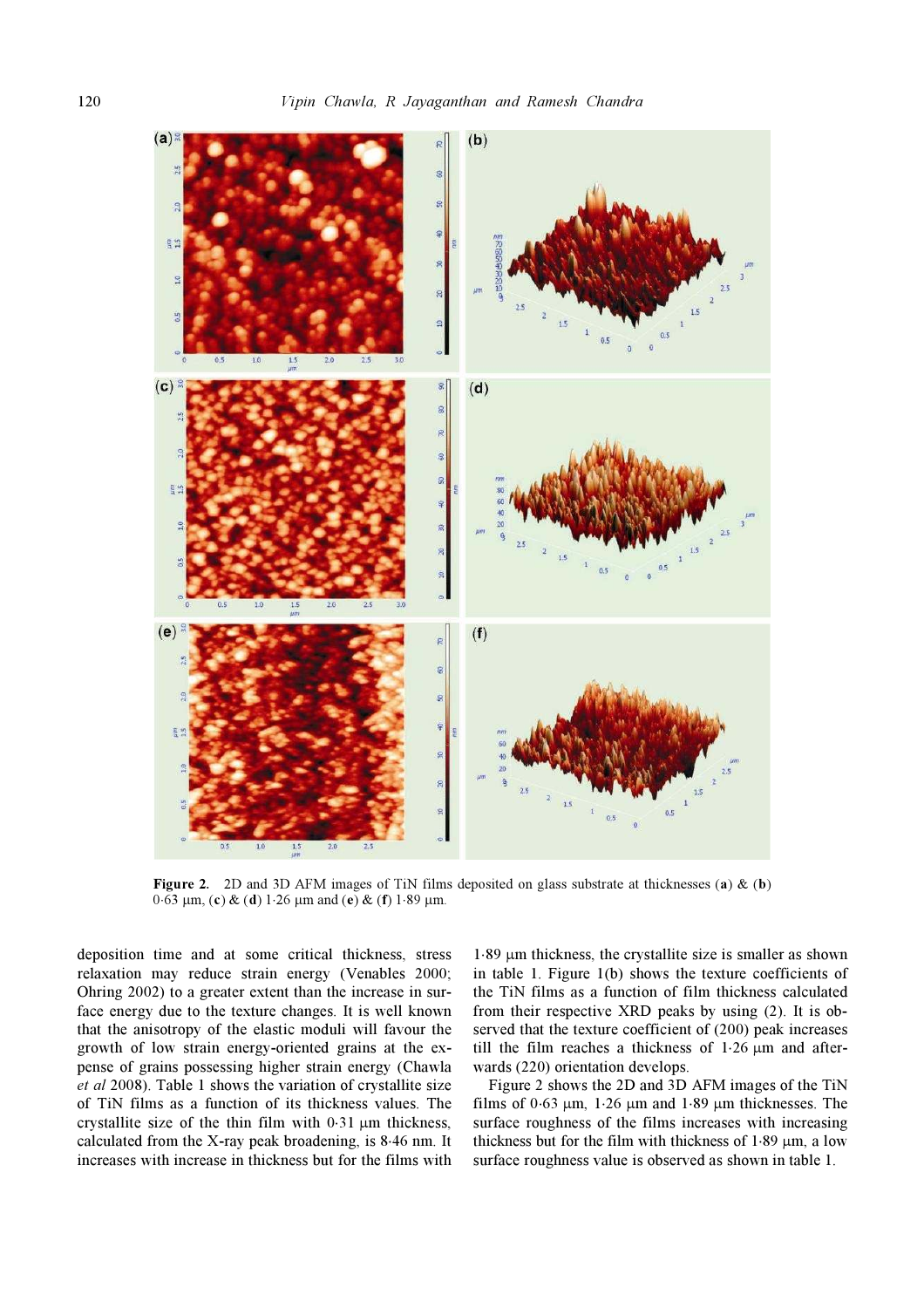

Figure 3. FESEM images of TiN films deposited on glass substrate at thicknesses (a)  $0.63 \mu m$ , (**b**) 1⋅26  $\mu$ m and (**c**) 1⋅89  $\mu$ m.



Figure 4. Load-displacement curve of TiN thin films deposited on glass substrate.

The FE-SEM image of the TiN films of  $0.63 \mu m$ , 1⋅26 µm and 1⋅89 µm thicknesses are shown in figure 3. The preferred orientation of grains with (200) texture in TiN thin films is evident from the XRD peaks up to thickness 1⋅26 µm and it exhibits columnar grain shape as observed from the FE-SEM images in figures 3(a) and (b). However, thin films with 1⋅89 µm exhibit diffused grain structure when (220) peak dominates as shown in figure 3(c). The load-displacement curve obtained during nanoindentation testing of the TiN thin films in different loading rates (2⋅5, 5⋅0, 10⋅0, 20⋅0 and 40⋅0 mN/min) is shown in figure 4. The maximum load used was 5 mN at different loading rates used in the present work. For each sample, 15 measurements were performed at different loading rates and the average value was reported.

Figure 5(a) shows the influence of thickness on hardness of TiN thin films. The hardness value increases with increasing film thickness from 0⋅3 µm to 1⋅89 µm but it drops for >2⋅5 µm thick films. The texture coefficient of TiN thin films increases with thickness due to the pre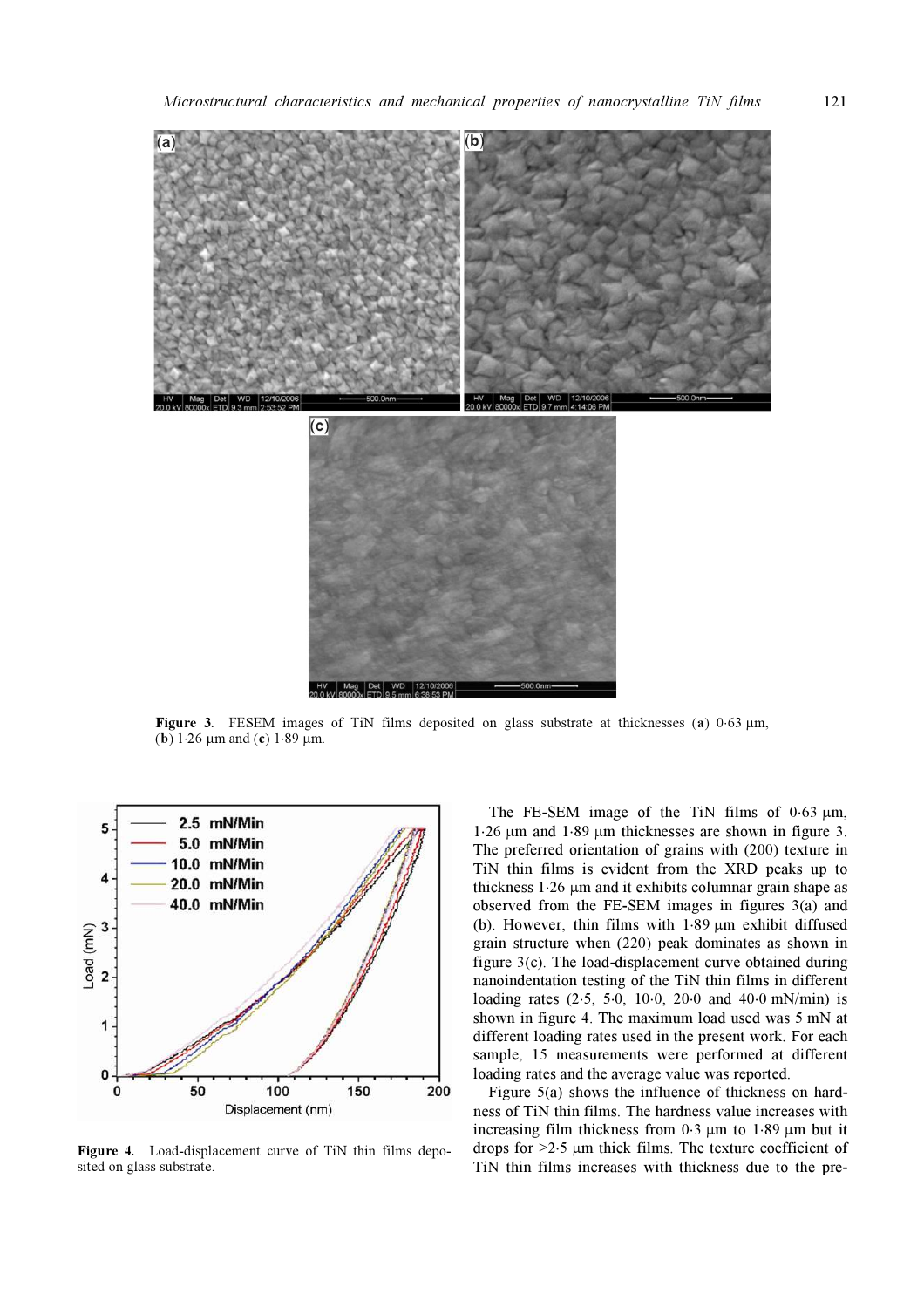ferred orientation (220) of the films, which in turn reflects in higher hardness value. The influence of preferred orientation (220) of the grains on the higher hardness value can be explained by relating it with the resolved shear stress on the TiN slip system. The higher hardness of TiN films with (220) with preferred orientations may be attributed to very fine grain size (18⋅46 nm) with its less active slip system. The drop in hardness value of TiN thin film with thickness  $>2.5 \mu m$  may be due to higher surface roughness of the film.

The Young's modulus  $(E)$  of TiN thin films is shown in figure 5(b). It is evident that  $E$  increases with thickness due to increased anisotropy of the film with (220) preferred orientation. The films with higher thickness may favour the textured film as well as the higher packing factor, which could influence the  $E$  value significantly. The modulus of elasticity of TiN films is less than that of the standard values cited in the literature due to the porosity of the sputtered films. It is due to the following reasons: (i) pores reduce the cross sectional area of the samples across which a load is applied and (ii) porosity acts as a stress raiser, which decreases the resistance to



Figure 5. (a) Hardness of TiN thin film as a function of film thickness on glass substrate and (b) Young's modulus of TiN thin film as a function of film thickness on glass substrate.

elastic deformation significantly. With increase in film thickness, the porosity of the films would increase depending upon the growth of columnar grains with voids, influenced by the deposition conditions such as working pressure, deposition temperature, and bias voltages. The porosity  $(P)$  of the films can be calculated by the following equation (Jin et al 1995)

$$
P = (d_{\rm a} - d_{\rm m})/d_{\rm a},\tag{9}
$$

where  $d_a$  is the apparent thickness of the films and  $d_m$  the mass thickness, i.e. theoretical thickness of the films without porosity. With increase in apparent thickness, the porosity of the film would increase as evident from the equation.

 Table 1 shows the average micro strain obtained from  $(111)$ ,  $(200)$  and  $(220)$  peaks of TiN film on glass substrate which were calculated by the following equation (Ong et al 2002; Singh and Kaur 2008)

$$
\varepsilon = (c - c_0)/c_0 \times 100, \tag{10}
$$

where  $c$  is the lattice parameter of the strained TiN films calculated from XRD data and  $c_0$  the unstrained lattice parameter of TiN (4⋅23 Å). The lattice parameter,  $c$ , was calculated by equaling the interplanar spacing,  $d$ , obtained from the position of the (111), (200) and (220) peaks using the Bragg condition. It was found that initially micro strain was negative and after that all values were positive with increasing thickness. The highest hardness was found for the TiN films with thickness 1⋅26 µm and 1⋅89 µm and it showed less positive micro strain.

## 4. Conclusions

Nanocrystalline TiN thin films were deposited on glass substrate by d.c. magnetron sputtering. The effect of film thickness on hardness and  $E$  was investigated by nanoindentation technique. The formation of nanosized crystallites in thin films has been confirmed from the XRD, AFM and FE-SEM characterizations. The preferred orientation of TiN film is (200) up to thickness 1⋅26 µm and (220) and (200) peaks dominate, respectively with increase in thickness up to  $2.83 \mu m$ . It is because of the competition between surface energy and strain energy during film growth. The hardness of TiN thin film increases with increase in thickness up to 1⋅89 µm (maximum hardness of 24 GPa) but it drops for  $> 2.5 \mu m$  thick films. There was no drop in modulus of elasticity and it increases with increase in film thickness. The TiN films with highest hardness exhibits a less positive micro strain.

#### Acknowledgements

Two of the authors (RC and VC) would like to thank DST and DRDO, for financial support.